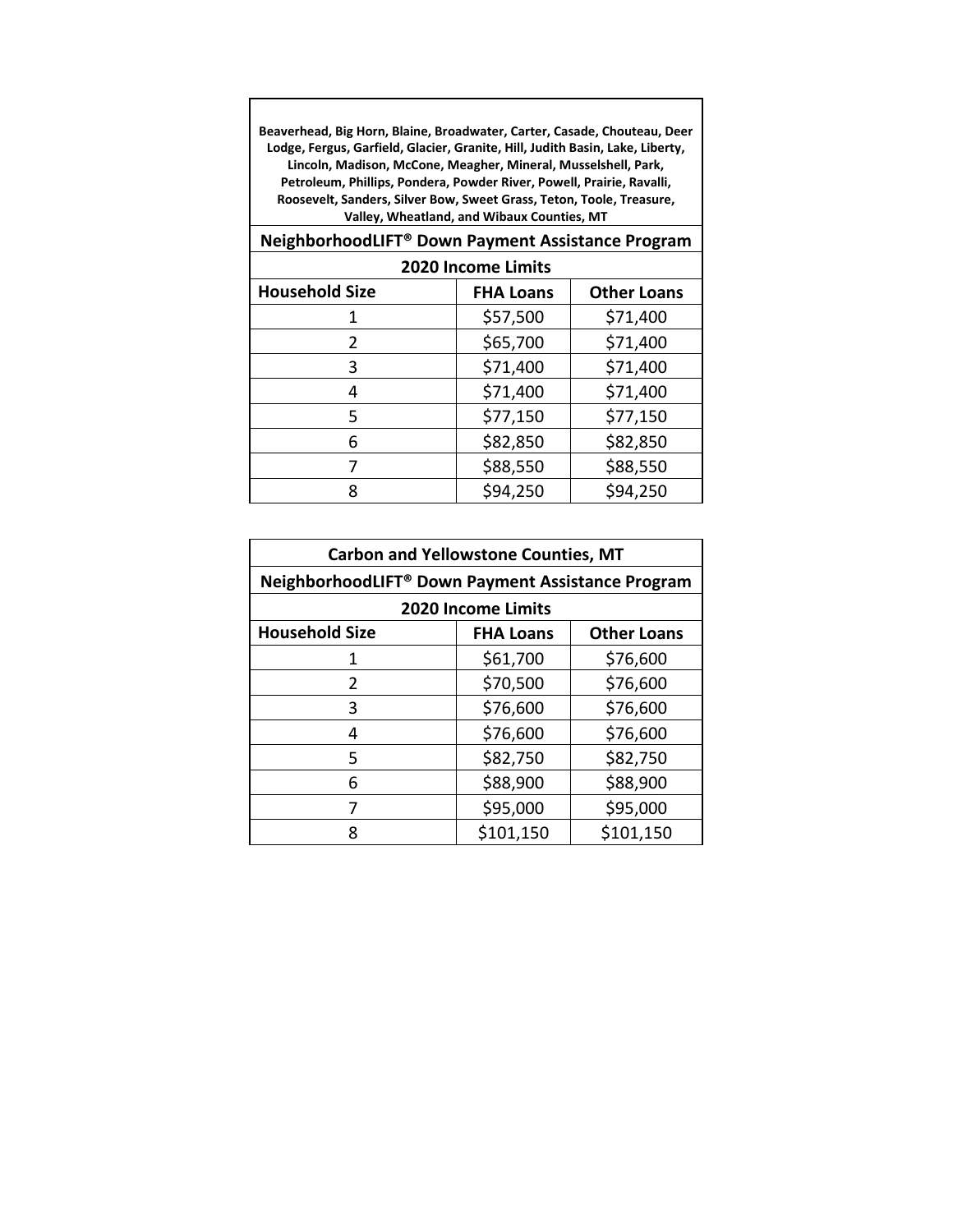| <b>Custer and Golden Valley County, MT</b>        |                    |                    |  |
|---------------------------------------------------|--------------------|--------------------|--|
| NeighborhoodLIFT® Down Payment Assistance Program |                    |                    |  |
|                                                   | 2020 Income Limits |                    |  |
| <b>Household Size</b>                             | <b>FHA Loans</b>   | <b>Other Loans</b> |  |
| 1                                                 | \$61,600           | \$76,500           |  |
| 2                                                 | \$70,400           | \$76,500           |  |
| 3                                                 | \$76,500           | \$76,500           |  |
| 4                                                 | \$76,500           | \$76,500           |  |
| 5                                                 | \$82,650           | \$82,650           |  |
| 6                                                 | \$88,750           | \$88,750           |  |
| 7                                                 | \$94,900           | \$94,900           |  |
| 8                                                 | \$101,000          | \$101,000          |  |

| <b>Daniels County, MT</b> |                                                   |                    |  |
|---------------------------|---------------------------------------------------|--------------------|--|
|                           | NeighborhoodLIFT® Down Payment Assistance Program |                    |  |
|                           | <b>2020 Income Limits</b>                         |                    |  |
| <b>Household Size</b>     | <b>FHA Loans</b>                                  | <b>Other Loans</b> |  |
| 1                         | \$61,050                                          | \$75,800           |  |
| $\overline{2}$            | \$69,750                                          | \$75,800           |  |
| 3                         | \$75,800                                          | \$75,800           |  |
| 4                         | \$75,800                                          | \$75,800           |  |
| 5                         | \$81,900                                          | \$81,900           |  |
| 6                         | \$87,950                                          | \$87,950           |  |
| 7                         | \$94,000                                          | \$94,000           |  |
| ጸ                         | \$100,100                                         | \$100,100          |  |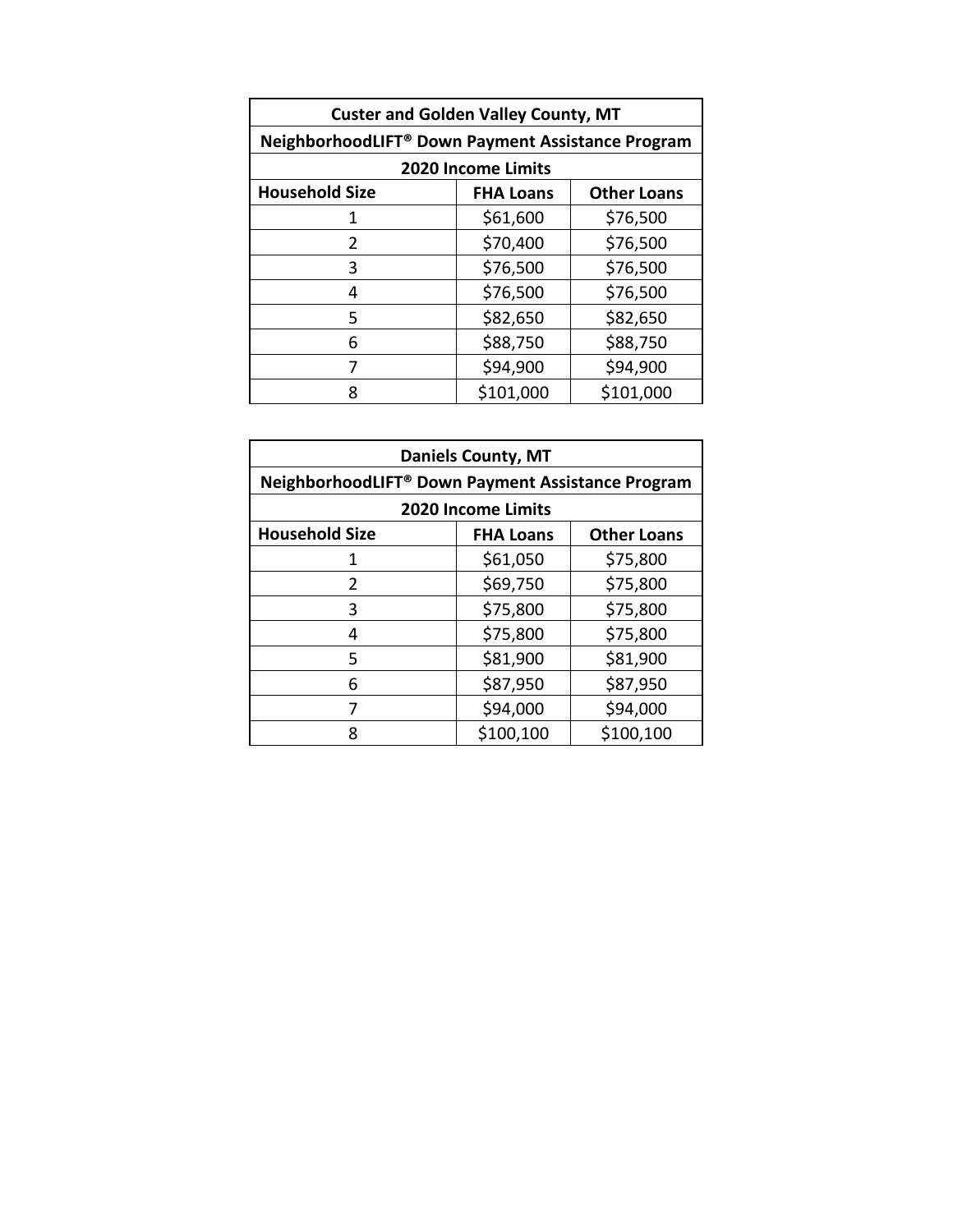| <b>Dawson County, MT</b>                          |                           |                    |
|---------------------------------------------------|---------------------------|--------------------|
| NeighborhoodLIFT® Down Payment Assistance Program |                           |                    |
|                                                   | <b>2020 Income Limits</b> |                    |
| <b>Household Size</b>                             | <b>FHA Loans</b>          | <b>Other Loans</b> |
| 1                                                 | \$58,450                  | \$72,600           |
| 2                                                 | \$66,800                  | \$72,600           |
| 3                                                 | \$72,600                  | \$72,600           |
| 4                                                 | \$72,600                  | \$72,600           |
| 5                                                 | \$78,450                  | \$78,450           |
| 6                                                 | \$84,250                  | \$84,250           |
| 7                                                 | \$90,050                  | \$90,050           |
| ጸ                                                 | \$95,850                  | \$95,850           |

| <b>Fallon County, MT</b>                          |                           |                    |
|---------------------------------------------------|---------------------------|--------------------|
| NeighborhoodLIFT® Down Payment Assistance Program |                           |                    |
|                                                   | <b>2020 Income Limits</b> |                    |
| <b>Household Size</b>                             | <b>FHA Loans</b>          | <b>Other Loans</b> |
| 1                                                 | \$62,100                  | \$77,100           |
| $\mathcal{P}$                                     | \$70,950                  | \$77,100           |
| 3                                                 | \$77,100                  | \$77,100           |
| 4                                                 | \$77,100                  | \$77,100           |
| 5                                                 | \$83,300                  | \$83,300           |
| 6                                                 | \$89,450                  | \$89,450           |
| 7                                                 | \$95,650                  | \$95,650           |
| 8                                                 | \$101,800                 | \$101,800          |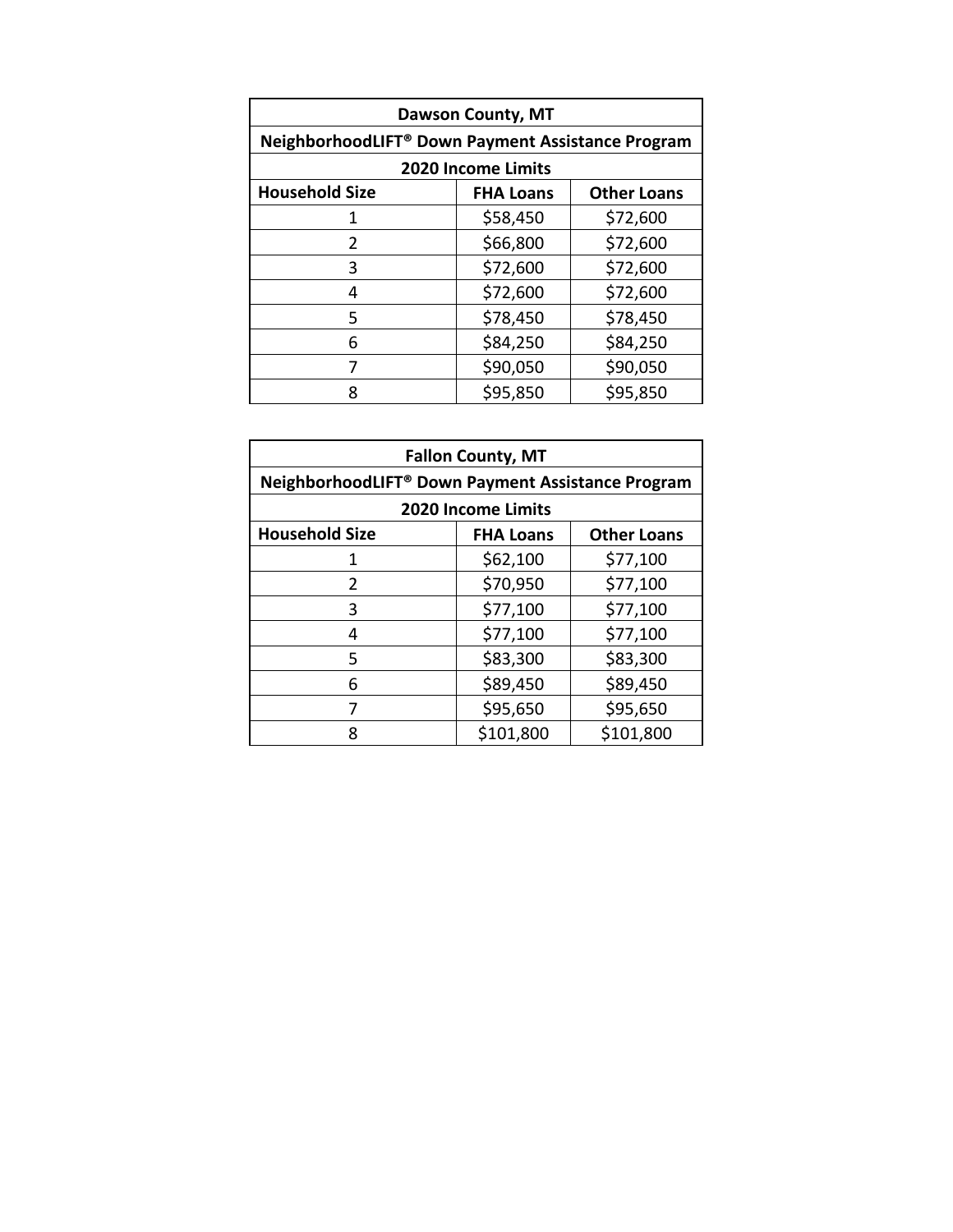| <b>Flathead County, MT</b>                        |                           |                    |
|---------------------------------------------------|---------------------------|--------------------|
| NeighborhoodLIFT® Down Payment Assistance Program |                           |                    |
|                                                   | <b>2020 Income Limits</b> |                    |
| <b>Household Size</b>                             | <b>FHA Loans</b>          | <b>Other Loans</b> |
| 1                                                 | \$59,400                  | \$73,800           |
| 2                                                 | \$67,900                  | \$73,800           |
| 3                                                 | \$73,800                  | \$73,800           |
| 4                                                 | \$73,800                  | \$73,800           |
| 5                                                 | \$79,750                  | \$79,750           |
| 6                                                 | \$85,650                  | \$85,650           |
| 7                                                 | \$91,550                  | \$91,550           |
| 8                                                 | \$97,450                  | \$97,450           |

| <b>Gallatin County, MT</b>                        |                           |                    |
|---------------------------------------------------|---------------------------|--------------------|
| NeighborhoodLIFT® Down Payment Assistance Program |                           |                    |
|                                                   | <b>2020 Income Limits</b> |                    |
| <b>Household Size</b>                             | <b>FHA Loans</b>          | <b>Other Loans</b> |
| 1                                                 | \$72,800                  | \$90,400           |
| $\overline{2}$                                    | \$83,200                  | \$90,400           |
| 3                                                 | \$90,400                  | \$90,400           |
| 4                                                 | \$90,400                  | \$90,400           |
| 5                                                 | \$97,650                  | \$97,650           |
| 6                                                 | \$104,900                 | \$104,900          |
| 7                                                 | \$112,100                 | \$112,100          |
| 8                                                 | \$119,350                 | \$119,350          |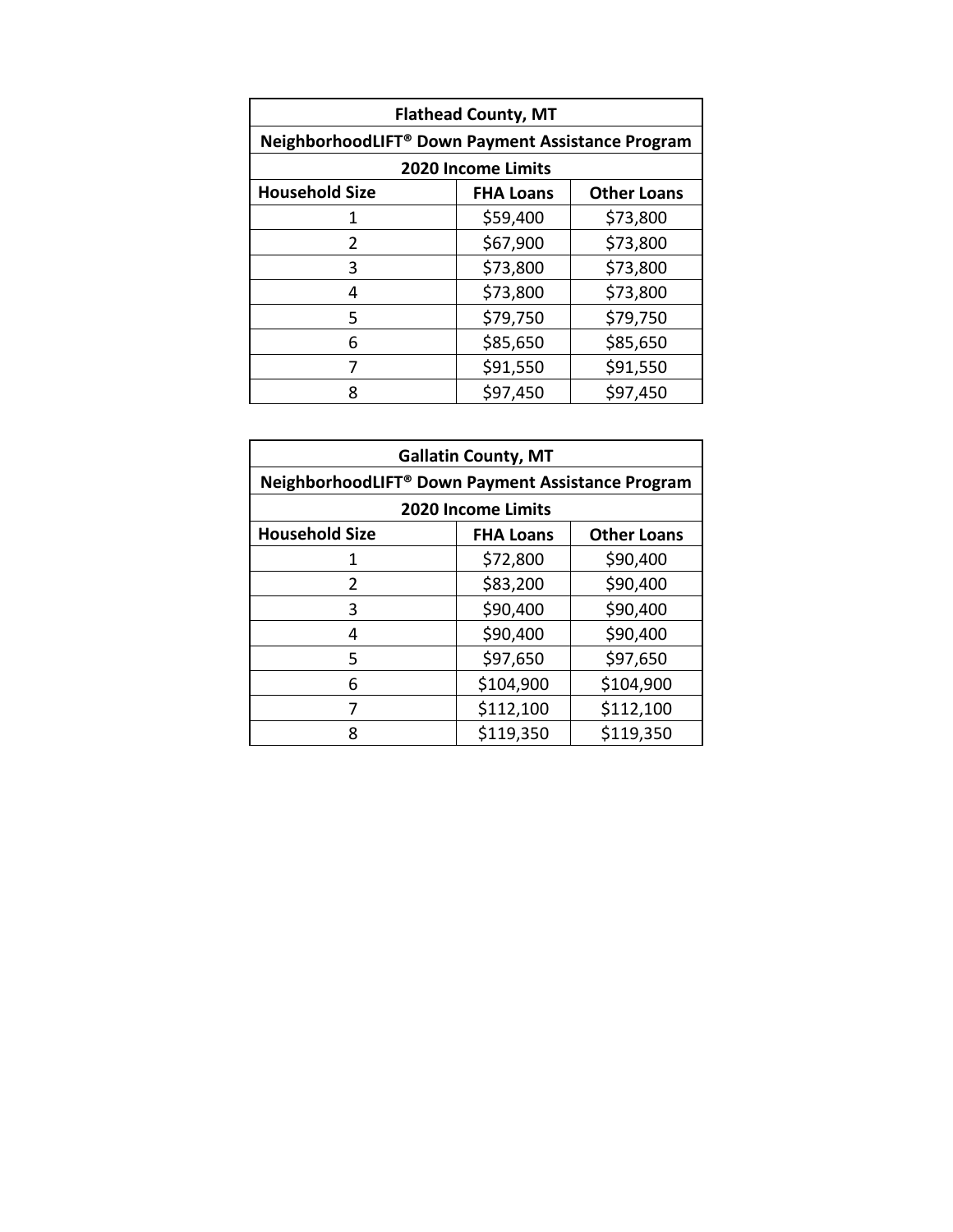| Jefferson County, MT                              |                           |                    |
|---------------------------------------------------|---------------------------|--------------------|
| NeighborhoodLIFT® Down Payment Assistance Program |                           |                    |
|                                                   | <b>2020 Income Limits</b> |                    |
| <b>Household Size</b>                             | <b>FHA Loans</b>          | <b>Other Loans</b> |
| 1                                                 | \$66,650                  | \$82,800           |
| 2                                                 | \$76,200                  | \$82,800           |
| 3                                                 | \$82,800                  | \$82,800           |
| 4                                                 | \$82,800                  | \$82,800           |
| 5                                                 | \$89,450                  | \$89,450           |
| 6                                                 | \$96,050                  | \$96,050           |
| 7                                                 | \$102,700                 | \$102,700          |
| 8                                                 | \$109,300                 | \$109,300          |

| <b>Lewis and Clarke County, MT</b>                |                    |                    |  |
|---------------------------------------------------|--------------------|--------------------|--|
| NeighborhoodLIFT® Down Payment Assistance Program |                    |                    |  |
|                                                   | 2020 Income Limits |                    |  |
| <b>Household Size</b>                             | <b>FHA Loans</b>   | <b>Other Loans</b> |  |
|                                                   | \$67,450           | \$83,800           |  |
| $\mathcal{P}$                                     | \$77,100           | \$83,800           |  |
| 3                                                 | \$83,800           | \$83,800           |  |
| 4                                                 | \$83,800           | \$83,800           |  |
| 5                                                 | \$90,550           | \$90,550           |  |
| 6                                                 | \$97,250           | \$97,250           |  |
|                                                   | \$103,950          | \$103,950          |  |
| 8                                                 | \$110,650          | \$110,650          |  |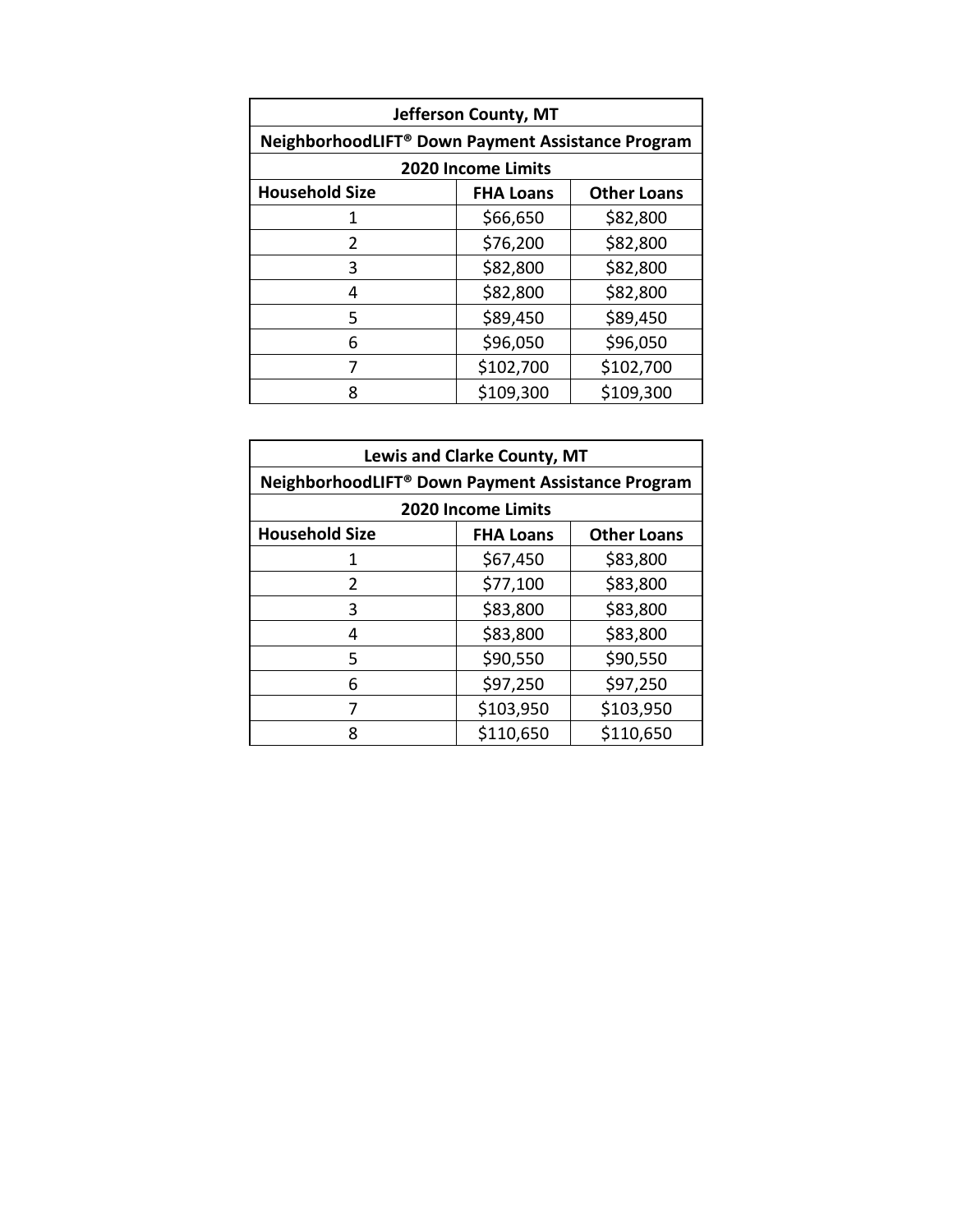| <b>Missoula County, MT</b>                        |                           |                    |  |
|---------------------------------------------------|---------------------------|--------------------|--|
| NeighborhoodLIFT® Down Payment Assistance Program |                           |                    |  |
|                                                   | <b>2020 Income Limits</b> |                    |  |
| <b>Household Size</b>                             | <b>FHA Loans</b>          | <b>Other Loans</b> |  |
| 1                                                 | \$63,700                  | \$79,100           |  |
| 2                                                 | \$72,800                  | \$79,100           |  |
| 3                                                 | \$79,100                  | \$79,100           |  |
| 4                                                 | \$79,100                  | \$79,100           |  |
| 5                                                 | \$85,450                  | \$85,450           |  |
| 6                                                 | \$91,800                  | \$91,800           |  |
| 7                                                 | \$98,100                  | \$98,100           |  |
| 8                                                 | \$104,450                 | \$104,450          |  |

| <b>Richland County, MT</b> |                                                               |                    |  |
|----------------------------|---------------------------------------------------------------|--------------------|--|
|                            | NeighborhoodLIFT <sup>®</sup> Down Payment Assistance Program |                    |  |
|                            | <b>2020 Income Limits</b>                                     |                    |  |
| <b>Household Size</b>      | <b>FHA Loans</b>                                              | <b>Other Loans</b> |  |
| 1                          | \$66,850                                                      | \$83,000           |  |
| $\overline{2}$             | \$76,400                                                      | \$83,000           |  |
| 3                          | \$83,000                                                      | \$83,000           |  |
| 4                          | \$83,000                                                      | \$83,000           |  |
| 5                          | \$89,650                                                      | \$89,650           |  |
| 6                          | \$96,300                                                      | \$96,300           |  |
| 7                          | \$102,950                                                     | \$102,950          |  |
| 8                          | \$109,600                                                     | \$109,600          |  |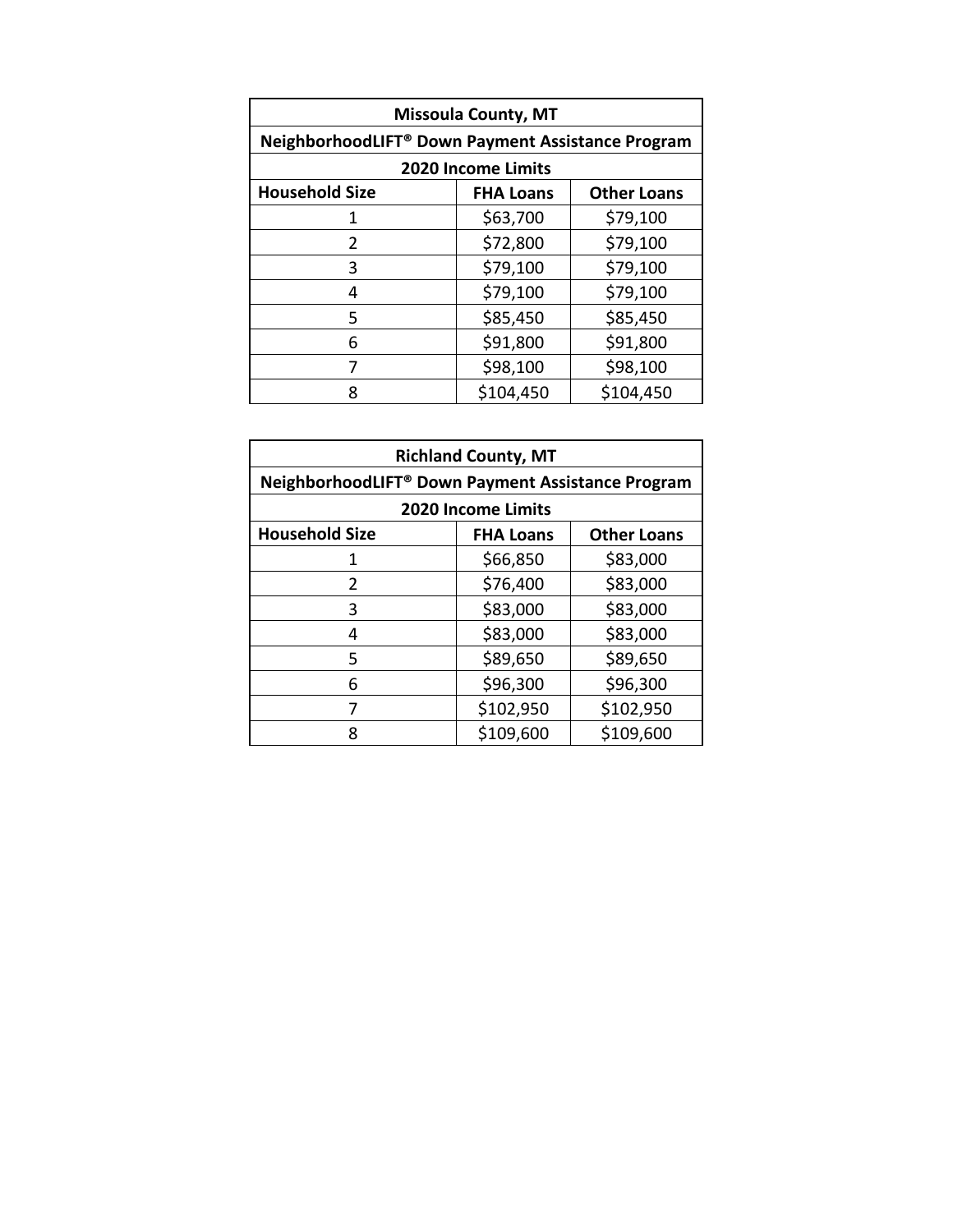| <b>Rosebud County, MT</b>                         |                  |                    |  |
|---------------------------------------------------|------------------|--------------------|--|
| NeighborhoodLIFT® Down Payment Assistance Program |                  |                    |  |
| <b>2020 Income Limits</b>                         |                  |                    |  |
| <b>Household Size</b>                             | <b>FHA Loans</b> | <b>Other Loans</b> |  |
| 1                                                 | \$60,400         | \$75,000           |  |
| 2                                                 | \$69,000         | \$75,000           |  |
| 3                                                 | \$75,000         | \$75,000           |  |
| 4                                                 | \$75,000         | \$75,000           |  |
| 5                                                 | \$81,000         | \$81,000           |  |
| 6                                                 | \$87,000         | \$87,000           |  |
| 7                                                 | \$93,000         | \$93,000           |  |
| 8                                                 | \$99,000         | \$99,000           |  |

| <b>Sheridan County, MT</b>                                    |                  |                    |  |
|---------------------------------------------------------------|------------------|--------------------|--|
| NeighborhoodLIFT <sup>®</sup> Down Payment Assistance Program |                  |                    |  |
| <b>2020 Income Limits</b>                                     |                  |                    |  |
| <b>Household Size</b>                                         | <b>FHA Loans</b> | <b>Other Loans</b> |  |
| 1                                                             | \$62,450         | \$77,500           |  |
| $\overline{2}$                                                | \$71,350         | \$77,500           |  |
| 3                                                             | \$77,500         | \$77,500           |  |
| 4                                                             | \$77,500         | \$77,500           |  |
| 5                                                             | \$83,700         | \$83,700           |  |
| 6                                                             | \$89,900         | \$89,900           |  |
| 7                                                             | \$96,100         | \$96,100           |  |
| ጸ                                                             | \$102,300        | \$102,300          |  |